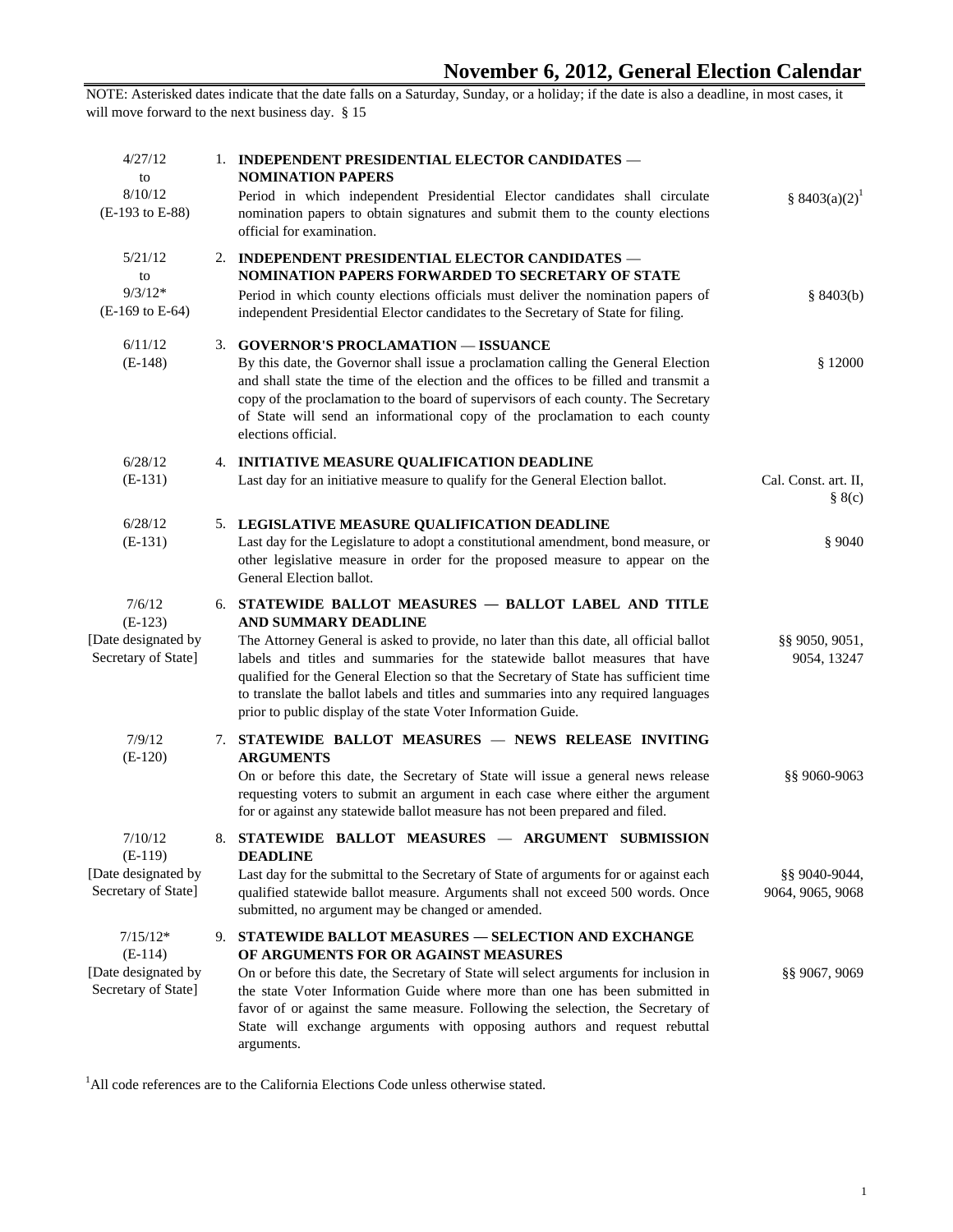| Gov. Code<br>§ $85601(c)$ ;<br>§ 13307.5                 | 10. CANDIDATE STATEMENTS IN THE COUNTY OFFICIAL SAMPLE<br><b>BALLOT</b><br>Period in which United States House of Representatives and State Senate and<br>Assembly candidates may purchase space for a 250-word candidate statement in<br>the official sample ballot(s) of the county or counties in the jurisdiction.<br>Candidates for State Senate and Assembly may purchase statement space only if<br>they have agreed to voluntary expenditure limits.                                                                                                                                          | 7/16/12<br>to<br>8/10/12<br>(E-113 to E-88)                        |
|----------------------------------------------------------|-------------------------------------------------------------------------------------------------------------------------------------------------------------------------------------------------------------------------------------------------------------------------------------------------------------------------------------------------------------------------------------------------------------------------------------------------------------------------------------------------------------------------------------------------------------------------------------------------------|--------------------------------------------------------------------|
| \$9084(i)                                                | 11. CANDIDATE STATEMENTS IN THE STATE VOTER INFORMATION<br><b>GUIDE DEADLINE</b><br>Last day United States Senate candidates may purchase space for a 250-word<br>candidate statement in the official state Voter Information Guide.                                                                                                                                                                                                                                                                                                                                                                  | 7/18/12<br>$(E-111)$<br>[Date designated by<br>Secretary of State] |
| \$\$9085,9087,<br>9088, 9091                             | 12. STATEWIDE BALLOT MEASURES - ANALYSIS, "YES" AND "NO"<br>STATEMENTS, BOND STATEMENT, AND TEXT DEADLINE<br>The Legislative Analyst and Legislative Counsel are asked to provide, no later<br>than this date, all official analyses, "Yes" and "No" statements, and texts of the<br>statewide ballot measures that have qualified for the General Election ballot, as<br>well as a statement of bond debt, if necessary, so that the Secretary of State has<br>sufficient time to prepare copy for public display and to translate the state Voter<br>Information Guide into any required languages. | 7/19/12<br>$(E-110)$<br>[Date designated by<br>Secretary of State] |
| \$9084(e)                                                | 13. POLITICAL PARTY STATEMENT OF PURPOSE DEADLINE<br>Last day for political parties to submit statements of purpose, not to exceed 200<br>words, for inclusion in the state Voter Information Guide.                                                                                                                                                                                                                                                                                                                                                                                                  | 7/19/12<br>$(E-110)$<br>[Date designated by<br>Secretary of State] |
| $§$ § 9069,<br>9084(c) $\&$ (e)                          | 14. STATEWIDE BALLOT MEASURES - REBUTTAL ARGUMENT AND<br><b>SUMMARY INFORMATION DEADLINE</b><br>Last day for selected argument authors to submit rebuttal arguments and summary<br>information for or against ballot measures qualified for the General Election ballot.<br>Rebuttal arguments shall not exceed 250 words, and summary information shall<br>not exceed 50 words.                                                                                                                                                                                                                      | 7/19/12<br>$(E-110)$<br>[Date designated by<br>Secretary of State] |
| Gov. Code § 88006;<br>§§ 9054, 9092,<br>13282            | 15. STATE VOTER INFORMATION GUIDE AVAILABLE FOR PUBLIC<br><b>EXAMINATION</b><br>Period in which the state Voter Information Guide for the General Election will be<br>available for public examination.                                                                                                                                                                                                                                                                                                                                                                                               | 7/24/12<br>to<br>8/13/12<br>(E-105 to E-85)                        |
| Cal. Code Reg.,<br>tit. 2, $\S 20711(e)$ ;<br>\$13107(e) | 16. CHANGE OF CANDIDATE'S DESIGNATION ON BALLOT<br>Last day that any candidate may request in writing a different ballot designation<br>than that used at the primary election. The written request shall be accompanied by<br>a ballot designation worksheet. This request should be made to <b>both</b> the Secretary<br>of State and the county elections official.                                                                                                                                                                                                                                | 7/31/12<br>$(E-98)$                                                |
| Gov. Code<br>§§ 84200, 84218                             | 17. CAMPAIGN STATEMENT - SEMIANNUAL<br>Last day to file semiannual campaign statements, if required, by all candidates,<br>organizations, committees, and slate mailers.                                                                                                                                                                                                                                                                                                                                                                                                                              | 7/31/12<br>$(E-98)$<br>[Date fixed by law]                         |
| Gov. Code<br>§ 84203.5                                   | 18. SUPPLEMENTAL INDEPENDENT EXPENDITURE REPORT<br>Last day to file supplemental independent expenditure reports for candidates or<br>committees making independent expenditures of \$1,000 or more in a calendar year<br>to support or oppose a candidate or measure. Independent expenditure reports are<br>filed at the same time, and in the same places, as would be required if the filer<br>were primarily formed to support or oppose the candidate, measure, or measure<br>qualification affected by the independent expenditure.                                                            | 7/31/12<br>$(E-98)$<br>[Date fixed by law]                         |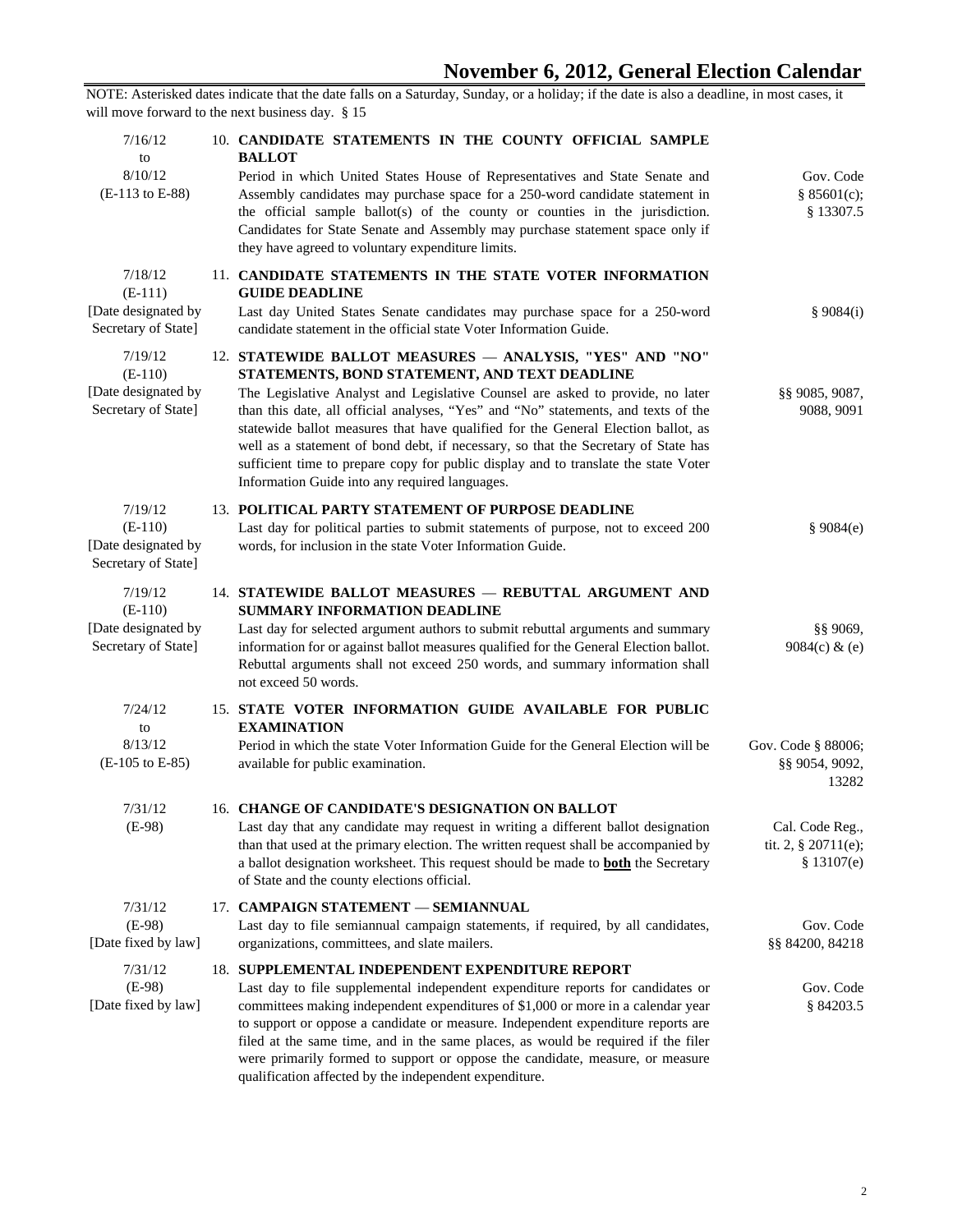| \$13112(c)                                               | 19. RANDOMIZED ALPHABET DRAWING - NOTICE<br>Last day for the Secretary of State to notify the news media and other interested<br>parties of the place of the randomized alphabet drawing to be held at 11:00 a.m. on<br>August 16, 2012 (E-82).                                                                                                                                                                                                                | 8/6/12<br>$(E-92)$                                |
|----------------------------------------------------------|----------------------------------------------------------------------------------------------------------------------------------------------------------------------------------------------------------------------------------------------------------------------------------------------------------------------------------------------------------------------------------------------------------------------------------------------------------------|---------------------------------------------------|
| Gov. Code<br>\$85500                                     | 20. 90-DAY ELECTION CYCLE REPORT (ELECTRONIC FILERS ONLY)<br>If independent expenditures totaling \$1,000 or more are made in connection with a<br>state candidate or state ballot measure being voted upon November 6, 2012, this<br>report must be filed within 24 hours.                                                                                                                                                                                    | 8/8/12<br>to<br>11/6/12<br>$(E-90 \text{ to } E)$ |
| Gov. Code<br>$§ 85309(a) \& (b)$                         | A candidate for elective state office and committees primarily formed to support or<br>oppose one or more state ballot measures who have qualified to file electronic<br>statements must report contributions of \$1,000 or more received during an election<br>cycle. This report must be filed within 24 hours.                                                                                                                                              |                                                   |
| $\frac{8}{9}$ 8403(a)(2)                                 | 21. INDEPENDENT PRESIDENTIAL ELECTOR CANDIDATES -<br><b>NOMINATION PAPERS FILING DEADLINE</b><br>No later than 5:00 p.m. on this day, all independent Presidential Elector candidates<br>must deliver to the county elections official for filing their nomination papers.                                                                                                                                                                                     | 8/10/12<br>$(E-88)$<br>[5:00 p.m.]                |
| Gov. Code<br>§ $85601(c)$ ;<br>\$13307.5                 | 22. CANDIDATE STATEMENTS IN THE COUNTY OFFICIAL SAMPLE<br><b>BALLOT DEADLINE</b><br>Last day United States House of Representatives and State Senate and Assembly<br>candidates may purchase space for a 250-word candidate statement in the official<br>sample ballot(s) of the county or counties in the jurisdiction. Candidates for State<br>Senate and Assembly may purchase statement space only if they have agreed to<br>voluntary expenditure limits. | 8/10/12<br>$(E-88)$                               |
| Gov. Code § 88006;<br>\$9082                             | 23. LAST DAY STATE VOTER INFORMATION GUIDE AVAILABLE FOR<br>PUBLIC EXAMINATION AND COPY DELIVERED TO THE STATE<br><b>PRINTER</b><br>Last day the state Voter Information Guide for the General Election will be<br>available for public examination. Last day for the Secretary of State to deliver copy<br>for preparation of the state Voter Information Guides to the Office of State<br>Publishing.                                                        | 8/13/12<br>$(E-85)$                               |
| \$13302(b)                                               | 24. POLITICAL PARTY ENDORSEMENTS<br>Last day for any qualified political party to submit to the county elections official a<br>list of all candidates for voter-nominated office who will appear on any ballot in<br>the county in question, and who have been endorsed by the party. The county<br>elections official shall print any such list that is timely received in the sample<br>ballot.                                                              | 8/15/12<br>$(E-83)$                               |
| \$ 13112(b)(1)(C)                                        | 25. RANDOMIZED ALPHABET DRAWING<br>The Secretary of State shall conduct the randomized alphabet drawing at<br>11:00 a.m. and mail the results immediately to county elections officials so that<br>they may determine the order in which the candidates shall appear on the General<br>Election ballot.                                                                                                                                                        | 8/16/12<br>$(E-82)$<br>[11:00 a.m.]               |
| Cal. Code Reg.,<br>tit. 2, §§ 20089(c),<br>20090; § 8403 | 26. INDEPENDENT PRESIDENTIAL ELECTOR CANDIDATES - RESULTS<br>OF WRITTEN CERTIFICATION - RANDOM VERIFICATION<br>Last day for the Secretary of State to compute the number of valid signatures<br>submitted for each independent Presidential Elector candidate's nomination paper,<br>to notify the election officials of the results, and to determine whether further<br>action is necessary.                                                                 | 8/16/12<br>$(E-82)$                               |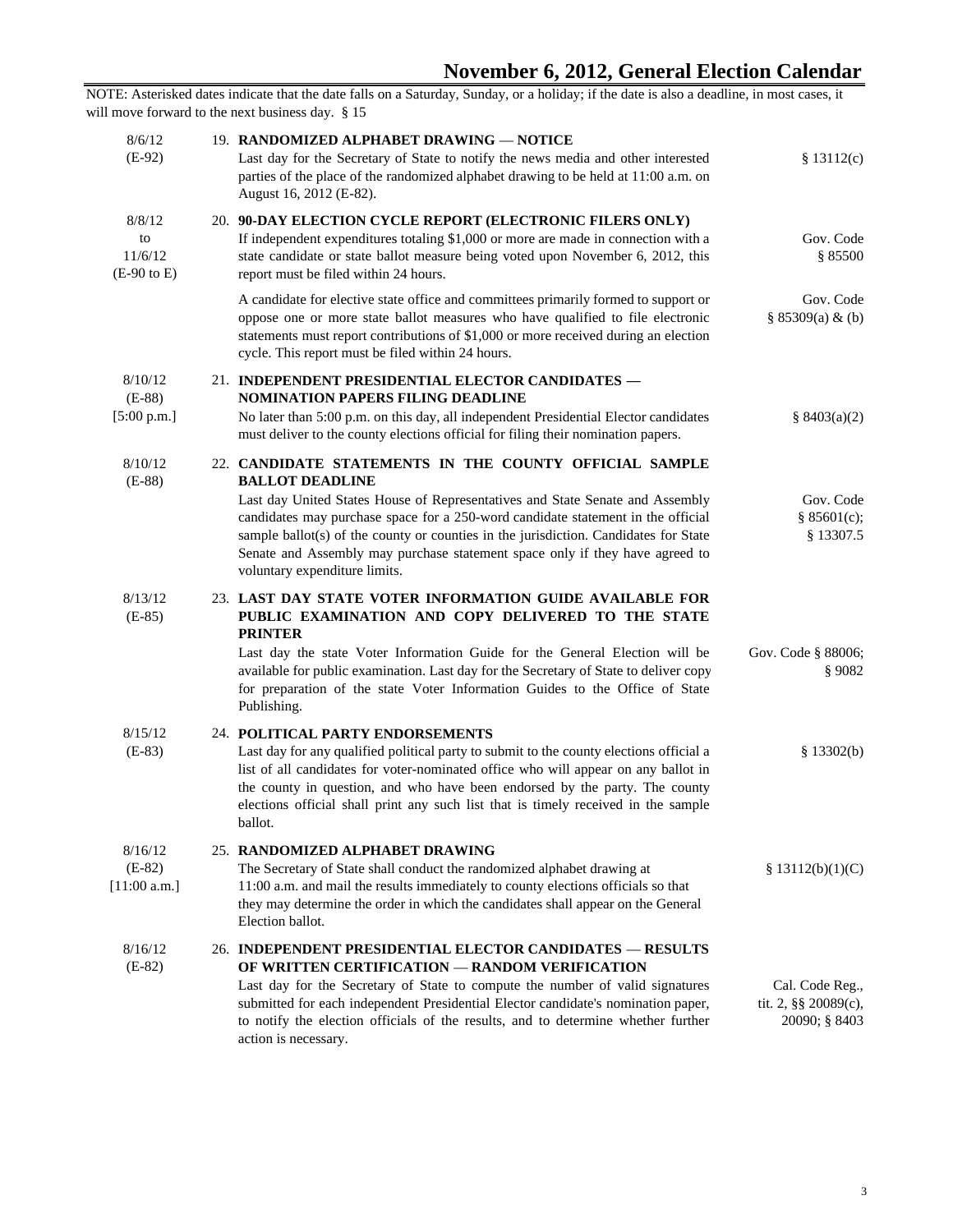NOTE: Asterisked dates indicate that the date falls on a Saturday, Sunday, or a holiday; if the date is also a deadline, in most cases, it will move forward to the next business day. § 15 27. **CERTIFIED LIST OF CANDIDATES AND ROTATION LIST** Last day for the Secretary of State to certify and send to each county elections official a list by public office showing the name, party preference (or lack of party preference), and ballot designation of every person who has received the nomination as a candidate for public office and is entitled to receive votes within the county at the General Election. § 8148 By this day, the Secretary of State shall also provide to county elections officials a list of candidates for each county arranged according to the randomized alphabet drawn on August 16, 2012 (E-82). §§ 8149, 13111 28. **DEATH OF A CANDIDATE** — **NAME ON BALLOT** Last day for the county elections official to remove a deceased candidate's name from the General Election ballot. § 8810 29. **FILLING VACANCY ON BALLOT** No vacancy on the ballot for the General Election shall be filled except by reason of the death of a candidate occurring on or before this day. § 8803 30. **PRESIDENTIAL CANDIDATE STATEMENT DEADLINE** Last day presidential candidates may file a 250-word candidate statement with the Secretary of State's office for inclusion on the Secretary of State's website. § 9084(k) 9/3/12\* (E-64) 31. **INDEPENDENT PRESIDENTIAL ELECTOR CANDIDATES** — **NOMINATION PAPERS FORWARDED TO THE SECRETARY OF STATE** Last day for the county elections officials to deliver the nomination papers of independent Presidential Elector candidates to the Secretary of State for filing. Cal. Code Regs., tit. 2, § 20090; § 8403(b) 9/3/12\* (E-64) 32. **INDEPENDENT PRESIDENTIAL ELECTOR** — **NOMINATION SIGNATURES** — **WRITTEN CERTIFICATION** — **100% CERTIFICATION** Last day for the county elections official to report the results of checking each signature to a nomination paper. This reporting date is used if all counties in a district choose this method of verification or if the Secretary of State orders the checking of every signature. Cal. Code Regs., tit. 2, §§ 20089(d), 20090(b)(2) 9/7/12 (E-60) 33. **VOTER REGISTRATION FILES UPDATE FOR STATE VOTER INFORMATION GUIDE MAILING** Counties using data processing equipment to store registered voter information set forth in the affidavits of registration shall begin their computer updates in order to send a copy of their registered voter load files to the Secretary of State by September 17, 2012 (E-50). § 9094(a) 34. **SPECIAL ABSENTEE VOTER BALLOT APPLICATIONS** First day county elections official may process applications for special absentee voter ballots (Federal Post Card Applications). Any application received by the county elections official prior to this day shall be kept and processed on or after this date. If the applicant is not a resident of the county to which he or she has applied, the elections official receiving the application shall forward it immediately to the proper county. §§ 300(b), 3100, 3103, 3303, 3304 **NOTE:** A request for a vote-by-mail ballot from a special absentee voter will be deemed an affidavit of registration and an application for permanent vote-by-mail status. 35. **REPORT OF REGISTRATION** — **60-DAY COUNTY REPORT** Period in which county elections officials shall send to the Secretary of State a summary statement showing the number of registered voters, by political party preference, in their counties and each political subdivision thereof. This statement  $§ 2187(a), (c) \&$  $(d)(4)$ 8/30/12 (E-68) 8/30/12 (E-68) 8/30/12 (E-68) 9/7/12 (E-60) 9/7/12 to 9/17/12 (E-60 to E-50) 8/30/12 (E-68)

is based on the number of persons registered as of September 7, 2012 (E-60).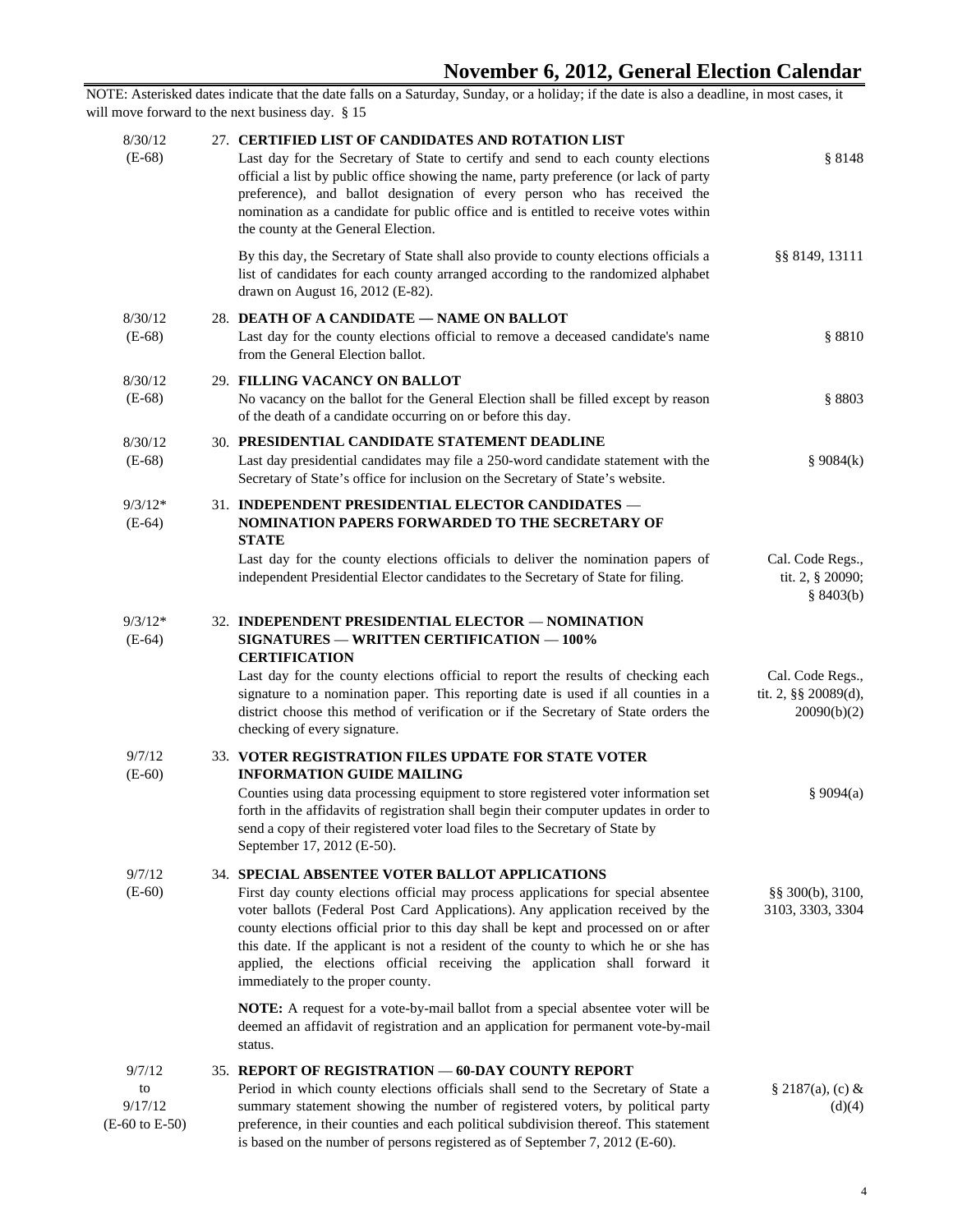| \$9094(a)                                                 | <b>36. VOTER REGISTRATION FILES TO THE SECRETARY OF STATE FOR</b><br><b>STATE VOTER INFORMATION GUIDE MAILING</b><br>Last day for county elections officials to send the Secretary of State a copy of their<br>registrant load files of all voters registered as of September 7, 2012 (E-60).                                                                                                                                                                              | 9/17/12<br>$(E-50)$                                     |
|-----------------------------------------------------------|----------------------------------------------------------------------------------------------------------------------------------------------------------------------------------------------------------------------------------------------------------------------------------------------------------------------------------------------------------------------------------------------------------------------------------------------------------------------------|---------------------------------------------------------|
| $§ 2187(a), (c) \&$<br>(d)(4)                             | 37. REPORT OF REGISTRATION - 60-DAY COUNTY REPORT<br><b>SUMMARIES DUE</b><br>By this date, county elections officials shall send to the Secretary of State a<br>summary statement showing the number of registered voters in their counties as of<br>September 7, 2012 (E-60).                                                                                                                                                                                             | 9/17/12<br>$(E-50)$                                     |
| 42 U.S.C. § 1973ff-1<br>(MOVE Act)                        | 38. MILITARY AND OVERSEAS VOTERS - BALLOTS<br>Last day for the county elections official to mail ballots to absent uniformed<br>services voters and overseas voters.                                                                                                                                                                                                                                                                                                       | $9/22/12**$<br>$(E-45)$<br>[Date fixed by law]          |
| Cal. Code Reg.,<br>tit. 2 § 18539.2;<br>Gov. Code § 85310 | 39. ISSUE ADVOCACY REPORT (ELECTRONIC FILERS ONLY)<br>A disclosure report must be filed within 48 hours by anyone spending or promising<br>to pay \$50,000 or more for a communication disseminated, broadcast or otherwise<br>published within 45 days of an election, if the communication clearly identifies a<br>candidate for state elective office but does not expressly advocate the election or<br>defeat of that candidate.                                      | $9/22/12*$<br>to<br>11/5/12<br>$(E-45 \text{ to } E-1)$ |
| $§ 9094(b) \& (c)$                                        | <b>40. STATE VOTER INFORMATION GUIDES FURNISHED TO COUNTIES</b><br>By this date, the Secretary of State shall furnish copies of the state Voter<br>Information Guide to those counties that do not use data processing equipment to<br>maintain their registered voter files. State Voter Information Guides will also be<br>sent to all counties for their supplemental mailings to persons who register<br>between September 8, 2012* (E-59) and October 8, 2012 (E-29). | $9/22/12*$<br>$(E-45)$                                  |
| \$9096                                                    | 41. STATE VOTER INFORMATION GUIDES TO STATE AND LOCAL<br>OFFICIALS AND PUBLIC INSTITUTIONS<br>By this date, the Secretary of State shall send a specified number of copies of the<br>state Voter Information Guide to city and county elections officials, members of<br>the Legislature, proponents of statewide ballot measures, public libraries, and<br>educational institutions.                                                                                      | $9/22/12*$<br>$(E-45)$                                  |
| §§ 13303, 13304                                           | 42. SAMPLE BALLOTS - COUNTY MAILING<br>Period in which the county elections official shall mail a polling place notice and<br>sample ballot to each registered voter. The polling place notice may state whether<br>the polling place is accessible to the physically handicapped.                                                                                                                                                                                         | 9/27/12<br>to<br>10/16/12<br>$(E-40 \text{ to } E-21)$  |
| \$13302(a)                                                | The county elections official shall also give sample ballots to the chairperson of<br>the county central committee of each political party, shall mail a copy to each<br>candidate, and shall post a copy of the sample ballot in a conspicuous place in the<br>office.                                                                                                                                                                                                    |                                                         |
| $\frac{8}{9094(a)}$                                       | <b>43. STATE VOTER INFORMATION GUIDE MAILING</b><br>Period in which the Secretary of State shall mail state Voter Information Guides to<br>all households in which voters were registered by September 7, 2012 (E-60). This<br>mailing is based on the voter registration files provided by county elections<br>officials to the Secretary of State by September 17, 2012 (E-50).                                                                                          | 9/27/12<br>to<br>10/16/12<br>$(E-40 \text{ to } E-21)$  |
| \$9094(b)                                                 | In those counties in which such data processing equipment is not used, the county<br>elections official shall mail the state Voter Information Guides to all voters<br>registered by September 7, 2012 (E-60).                                                                                                                                                                                                                                                             |                                                         |

† The federal MOVE Act requires that ballots be sent to military and overseas voters not later than 45 days prior to a federal election. This E-45 date must be adhered to and does not move forward even though the date falls on a Saturday.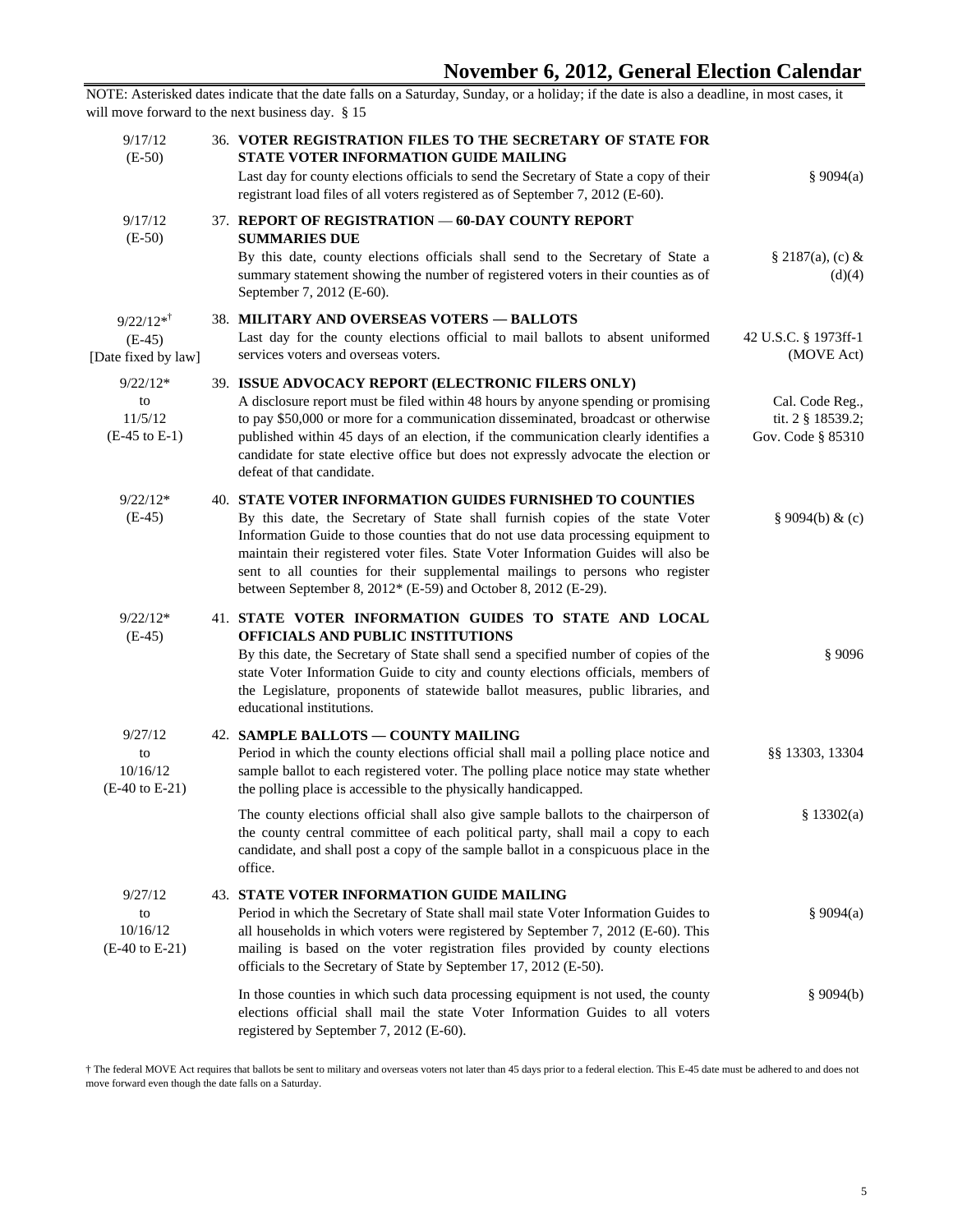| 10/1/12<br>$(E-36)$<br>[Date fixed by law]                        | 44. PRESIDENTIAL ELECTOR SELECTION - DEMOCRATIC AND<br><b>REPUBLICAN PARTIES</b><br>Last day for Democratic and Republican parties to file the name, residence<br>address, and business address of their respective Presidential Electors with the<br>Secretary of State.                                                                                                                                                                                                                                                                 | §§ 7100, 7300                          |
|-------------------------------------------------------------------|-------------------------------------------------------------------------------------------------------------------------------------------------------------------------------------------------------------------------------------------------------------------------------------------------------------------------------------------------------------------------------------------------------------------------------------------------------------------------------------------------------------------------------------------|----------------------------------------|
| 10/1/12<br>$(E-36)$<br>[Date designated by<br>Secretary of State] | <b>45. PRESIDENTIAL ELECTOR SELECTION - AMERICAN</b><br>INDEPENDENT, GREEN, LIBERTARIAN, AND PEACE AND FREEDOM<br><b>PARTIES</b><br>Last day for American Independent, Green, Libertarian, and Peace and Freedom<br>parties to file the names and residence addresses of their respective Presidential<br>Electors with the Secretary of State.                                                                                                                                                                                           | §§ 7578, 7843                          |
| 10/5/12<br>$(E-32)$<br>[Date fixed by law]                        | <b>46. FIRST PRE-ELECTION STATEMENT</b><br>Last day to file campaign statements for candidates and committees for the period<br>ending September 30, 2012 (E-37).                                                                                                                                                                                                                                                                                                                                                                         | Gov. Code<br>§§ 84200.5,<br>84200.7(b) |
| 10/5/12<br>$(E-32)$<br>[Date fixed by law]                        | 47. SUPPLEMENTAL INDEPENDENT EXPENDITURE REPORT<br>Last day to file supplemental independent expenditure reports for candidates or<br>committees making independent expenditures of \$1,000 or more in a calendar year<br>to support or oppose a candidate or measure. Independent expenditure reports are<br>filed at the same time, and in the same place, as would be required if the filer were<br>primarily formed to support or oppose the candidate, measure, or measure<br>qualification affected by the independent expenditure. | Gov. Code<br>§ 84203.5                 |
| $10/7/12*$<br>$(E-30)$                                            | <b>48. NOTICE OF EARLY TABULATION</b><br>Last day for the county governing body to notify county elections officials that<br>certain offices or measures to be voted on are of more than ordinary public interest<br>and will require an early tabulation and announcement.                                                                                                                                                                                                                                                               | \$14440                                |
| $10/8/12*$<br>$(E-29)$                                            | 49. PRECINCT BOARD MEMBERS AND POLLING PLACES<br>Last day for the county elections official to appoint the members of the several<br>precinct boards and designate the polling places.                                                                                                                                                                                                                                                                                                                                                    | \$12286                                |
| $10/8/12*$<br>to<br>10/30/12<br>$(E-29 \text{ to } E-7)$          | 50. VOTE-BY-MAIL BALLOT APPLICATION<br>Period in which any registered voter may apply to the county elections official for<br>a vote-by-mail ballot. Applications received before October 8, 2012 (E-29), shall<br>be kept and processed during this application period.                                                                                                                                                                                                                                                                  | §§ 3001, 3003                          |
| 10/16/12<br>$(E-21)$                                              | 51. STATE VOTER INFORMATION GUIDE MAILING — DEADLINE<br>Last day for the Secretary of State, or the county elections official, if appropriate,<br>to mail state Voter Information Guides to all households in which voters were<br>registered by September 7, 2012 (E-60).                                                                                                                                                                                                                                                                | \$9094(a)                              |
| 10/16/12<br>$(E-21)$                                              | 52. SAMPLE BALLOTS - COUNTY MAILING<br>Last day for the county elections official to mail sample ballots to voters.                                                                                                                                                                                                                                                                                                                                                                                                                       | § 13303                                |
| 10/17/12<br>$(E-20)$                                              | 53. REPORT OF REGISTRATION - 60-DAY STATEWIDE REPORT<br><b>PUBLISHED</b><br>On or before this date, the Secretary of State will release a statewide report<br>showing the number of registered voters, by political party preference, in the state,<br>each county, and each political subdivision thereof. This report is based on the<br>summary statements sent by each county elections official by September 17, 2012<br>$(E-50)$ .                                                                                                  | $§ 2187(b) \&$<br>(d)(4)               |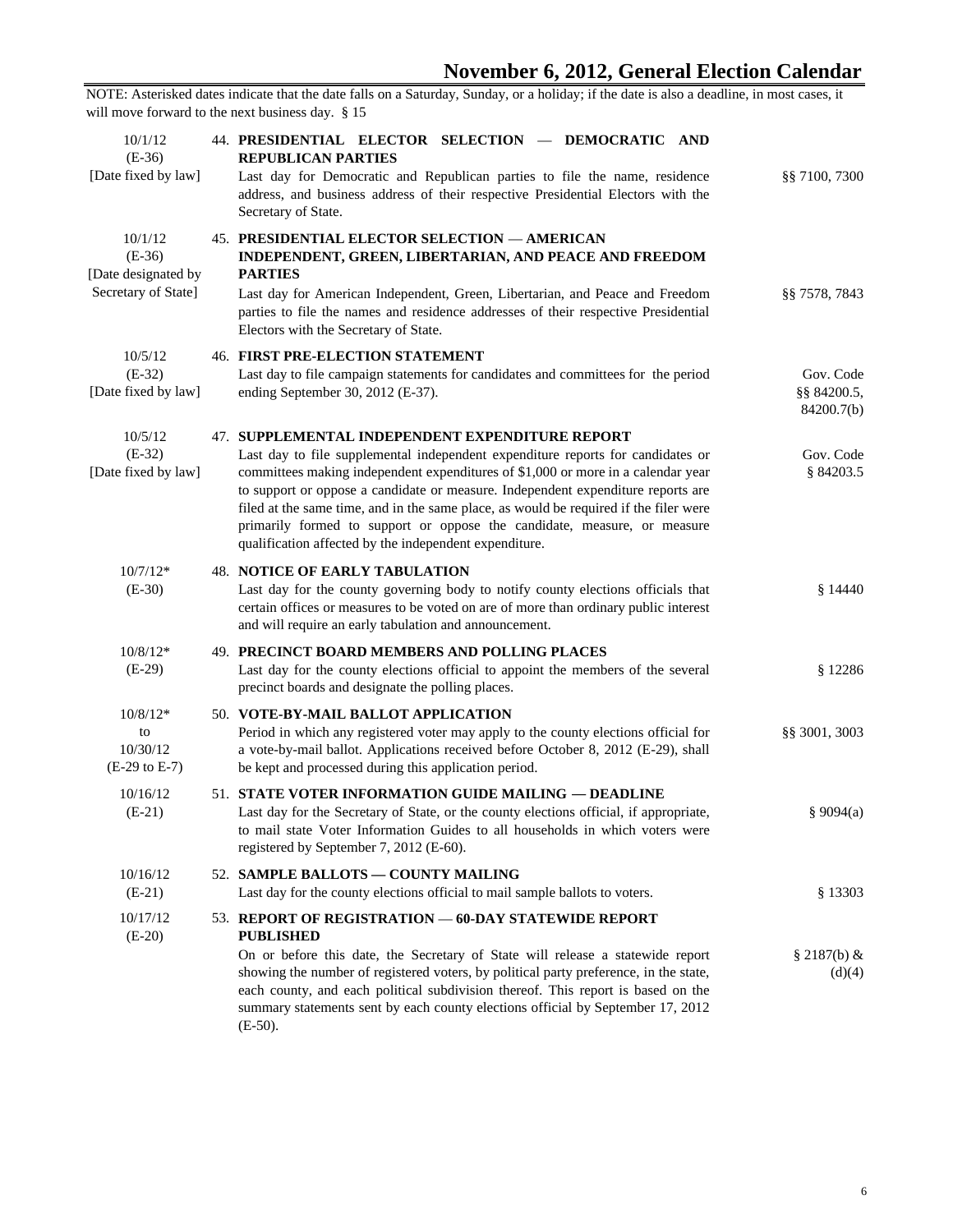| $10/21/12*$<br>to<br>11/5/12<br>$(E-16 \text{ to } E-1)$ | 54. LATE CONTRIBUTION REPORT (LCR)<br>All candidates and ballot measure committees that make or receive a late<br>contribution and all other committees that make a late contribution on any date<br>during the 16 days before an election must report the late contribution by<br>guaranteed overnight mail, personal delivery, or facsimile transmission (where fax<br>capability exits) within 24 hours. Late contribution reports (LCR) may be reported<br>on Form 497. In addition, a filer who makes a late in-kind contribution must notify<br>the recipient in writing of the fair market value of the in-kind contribution within<br>24 hours. The recipient of the late in-kind contribution must file an LCR within 48<br>hours of obtaining the benefit, possession, or control of the late in-kind<br>contribution. If a late contribution report is required to be reported to the Secretary<br>of State, the report shall be by online or electronic transmission only. | Gov. Code<br>§§ 84203, 84203.3                            |
|----------------------------------------------------------|----------------------------------------------------------------------------------------------------------------------------------------------------------------------------------------------------------------------------------------------------------------------------------------------------------------------------------------------------------------------------------------------------------------------------------------------------------------------------------------------------------------------------------------------------------------------------------------------------------------------------------------------------------------------------------------------------------------------------------------------------------------------------------------------------------------------------------------------------------------------------------------------------------------------------------------------------------------------------------------|-----------------------------------------------------------|
| $10/21/12*$<br>to<br>11/5/12<br>$(E-16 \text{ to } E-1)$ | 55. SLATE MAILER ORGANIZATION — LATE PAYMENTS<br>During the 16 days immediately preceding an election, each slate mailer<br>organization that receives a payment of \$2,500 or more for the purpose of<br>supporting or opposing any candidate or measure in a slate mailer must report the<br>late payment within 24 hours by guaranteed overnight mail, personal delivery, or<br>facsimile transmission, where accepted. Late payments may be reported on Form<br>498. If a slate mailer organization late payment is required to be reported to the<br>Secretary of State, the report shall be by online or electronic transmission only.                                                                                                                                                                                                                                                                                                                                           | Gov. Code<br>§ 84220                                      |
| $10/21/12*$<br>to<br>11/5/12<br>$(E-16 \text{ to } E-1)$ | 56. LATE INDEPENDENT EXPENDITURE REPORT<br>All candidates and committees that make a late independent expenditure on any<br>date during the 16 days before an election must report the late independent<br>expenditure by guaranteed overnight mail, personal delivery, or facsimile<br>transmission (where fax capability exists) within 24 hours. Late independent<br>expenditure reports may be reported on Form 496. If a late independent<br>expenditure report is required to be reported to the Secretary of State, the report<br>shall be by online or electronic transmission only.                                                                                                                                                                                                                                                                                                                                                                                           | Gov. Code<br>\$84204                                      |
| $10/21/12*$<br>to<br>11/5/12<br>$(E-16 \text{ to } E-1)$ | 57. 24-HOUR STATEMENT OF ORGANIZATION FILING REQUIREMENT<br>- RECIPIENT COMMITTEES AND SLATE MAILER<br>During the 16 days immediately preceding an election, any person or entity which<br>qualifies as a recipient committee or slate mailer organization under certain<br>circumstances may be required to report the Statement of Organization within 24<br>hours by personal delivery, facsimile transmission, or guaranteed overnight<br>delivery.                                                                                                                                                                                                                                                                                                                                                                                                                                                                                                                                | Gov. Code<br>§§ 84101, 84108                              |
| 10/22/12<br>$(E-15)$                                     | 58. CLOSE OF REGISTRATION FOR THE NOVEMBER 6, 2012,<br>PRESIDENTIAL GENERAL ELECTION<br>Last day to register to vote in the General Election. The Voter Registration Form<br>shall be mailed (postmarked by this date) or delivered to the county elections<br>official by this date and is effective upon receipt. The Voter Registration Form<br>may also be submitted by this date to the Department of Motor Vehicles or any<br>National Voter Registration Act designated agency.                                                                                                                                                                                                                                                                                                                                                                                                                                                                                                 | 42 U.S.C. § 1973ff;<br>$\S$ § 300(b), 2102,<br>2107, 3206 |
|                                                          | Last day for special absentee voters to complete and sign the Federal Post Card<br>Application (FPCA) registering to vote and requesting an absent voter ballot and<br>to send it to the county elections official.                                                                                                                                                                                                                                                                                                                                                                                                                                                                                                                                                                                                                                                                                                                                                                    |                                                           |
|                                                          | NOTE: A request for a vote-by-mail ballot from a special absentee voter will be<br>deemed an affidavit of registration and an application for permanent vote-by-mail<br>status. When a county elections official receives and approves an FPCA from a<br>special absentee voter, the official must provide that voter with absentee ballots for                                                                                                                                                                                                                                                                                                                                                                                                                                                                                                                                                                                                                                        |                                                           |

each subsequent election for federal office in the state unless the voter fails to vote

in four consecutive statewide general elections.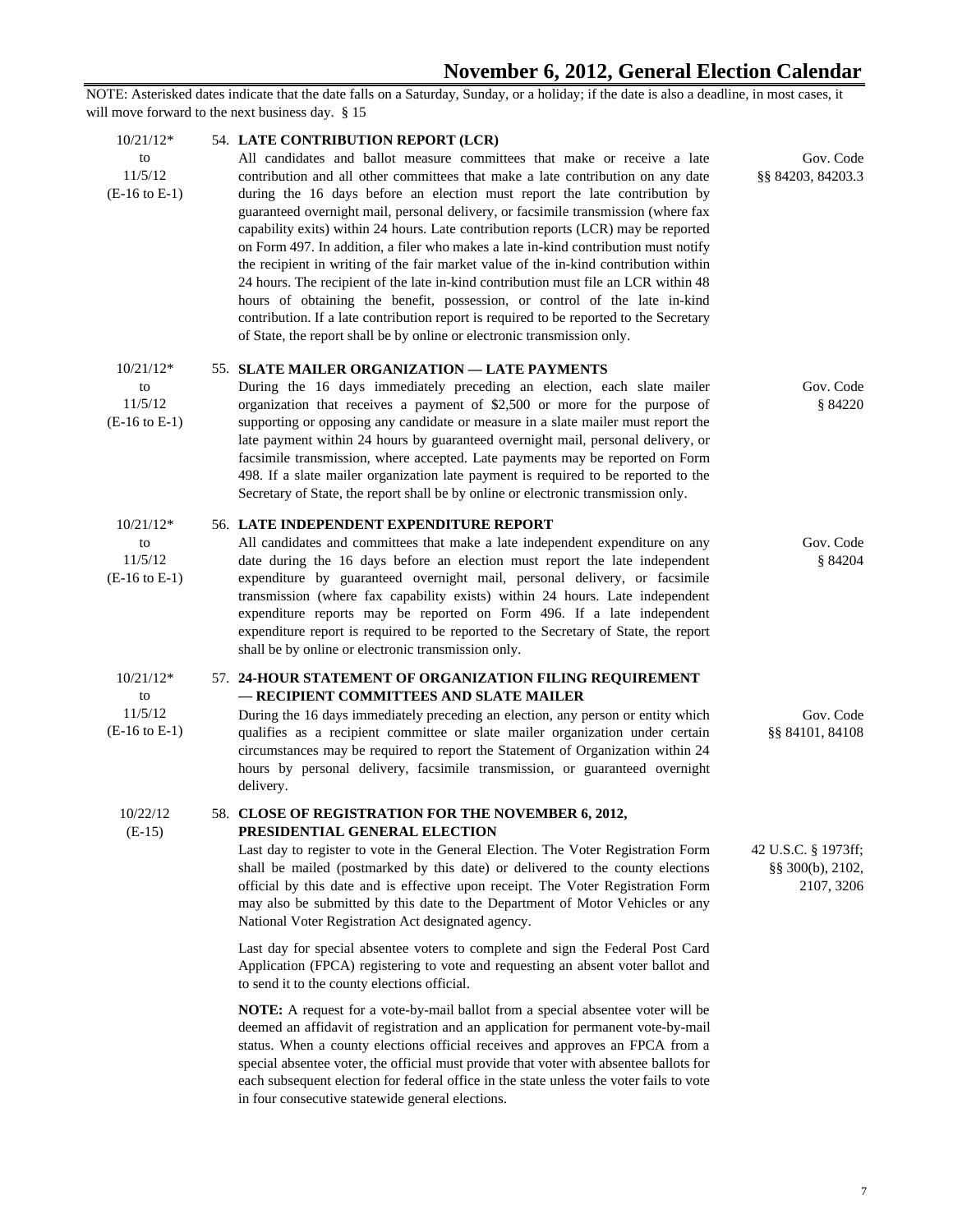| 10/22/12<br>$(E-15)$                                   | 59. NOTICE OF CHANGE OF ADDRESS WITHIN COUNTY<br>Last day before the General Election for any voter to send a notice or letter                                                                                                                                                                                                                                                                                                                                                                                                                                  | § 2119                              |
|--------------------------------------------------------|-----------------------------------------------------------------------------------------------------------------------------------------------------------------------------------------------------------------------------------------------------------------------------------------------------------------------------------------------------------------------------------------------------------------------------------------------------------------------------------------------------------------------------------------------------------------|-------------------------------------|
|                                                        | advising the county elections official of a change of address within the county. The<br>notice or letter shall be mailed (postmarked by this date) or delivered to the county<br>elections official by this date and is effective upon receipt. The notice or letter may<br>also be submitted to the Department of Motor Vehicles or any National Voter<br>Registration Act designated agency prior to the election. The county elections<br>official shall correct the registration records accordingly. The notice or letter is in<br>lieu of re-registering. |                                     |
| 10/22/12<br>to<br>10/30/12<br>$(E-15 \text{ to } E-7)$ | 60. REPORT OF REGISTRATION - 15-DAY COUNTY REPORT<br>Period in which county elections officials shall send to the Secretary of State a<br>summary statement showing the number of registered voters, by political party<br>preference, in their counties and in each political subdivision thereof. This<br>statement is based on the number of persons registered as of October 22, 2012 (E<br>15).                                                                                                                                                            | $§ 2187(a), (c) \&$<br>(d)(5)       |
| 10/23/12<br>$(E-14)$                                   | 61. BILINGUAL PRECINCT BOARD MEMBERS<br>Last day for county elections officials to prepare a list of precincts to which<br>bilingual officers were appointed. A copy of this list shall be made available to the<br>public.                                                                                                                                                                                                                                                                                                                                     | \$12303(d)                          |
| 10/23/12                                               | 62. NEW RESIDENT REGISTRATION PERIOD                                                                                                                                                                                                                                                                                                                                                                                                                                                                                                                            |                                     |
| to<br>10/30/12<br>$(E-14 \text{ to } E-7)$             | Any person who becomes a new resident after October 22, 2012 (E-15), may<br>register to vote beginning on October 23, 2012 (E-14), and ending on<br>October 30, 2012 (E-7). This registration must be executed in the county elections<br>office and the new resident shall vote a new resident's ballot in that office. A new<br>resident is eligible to vote for only president and vice president.                                                                                                                                                           | §§ 332, 3400                        |
|                                                        | The ballots of new residents shall be received and canvassed at the same time and<br>under the same procedure as vote-by-mail ballots.                                                                                                                                                                                                                                                                                                                                                                                                                          | § 3405                              |
| 10/23/12<br>to<br>11/6/12<br>$(E-14 \text{ to } E)$    | 63. NEW CITIZEN REGISTRATION PERIOD<br>A new citizen is eligible to register and vote at the office of, or at another location<br>designated by, the county elections official at any time beginning on October 23,<br>2012 (E-14) and ending at the close of polls on November 6, 2012 (E).                                                                                                                                                                                                                                                                    | §§ 331, 3500                        |
| [8:00 p.m.]                                            | A new citizen registering to vote after the close of registration shall provide the<br>county elections official with proof of citizenship prior to voting and shall declare<br>that he or she has established residency in California.                                                                                                                                                                                                                                                                                                                         | \$3501                              |
|                                                        | The ballots of new citizens shall be received and canvassed at the same time and<br>under the same procedure as vote-by-mail ballots.                                                                                                                                                                                                                                                                                                                                                                                                                           | § 3502                              |
| 10/23/12                                               | 64. LAST DAY FOR PRESIDENTIAL WRITE-IN CANDIDATE                                                                                                                                                                                                                                                                                                                                                                                                                                                                                                                |                                     |
| $(E-14)$                                               | <b>DECLARATIONS</b><br>Last day for write-in presidential candidates (any group of individuals, equal in<br>number to the number of Presidential Electors to which California is entitled) of all<br>parties to file declarations with the Secretary of State in order to have write-in<br>votes counted. No filing fee is required.                                                                                                                                                                                                                            | §§ 8604, 8650-8652                  |
| 10/25/12<br>$(E-12)$                                   | <b>65. SECOND PRE-ELECTION STATEMENT</b><br>Last day to file campaign statements for candidates and committees for the period<br>ending October 20, 2012* (E-17). Candidates being voted upon, their controlled<br>committees, and committees primarily formed to support or oppose a candidate or<br>measure must file the second pre-election statement by guaranteed overnight mail<br>or personal delivery.                                                                                                                                                 | Gov. Code<br>§§ 84200.5,<br>84200.7 |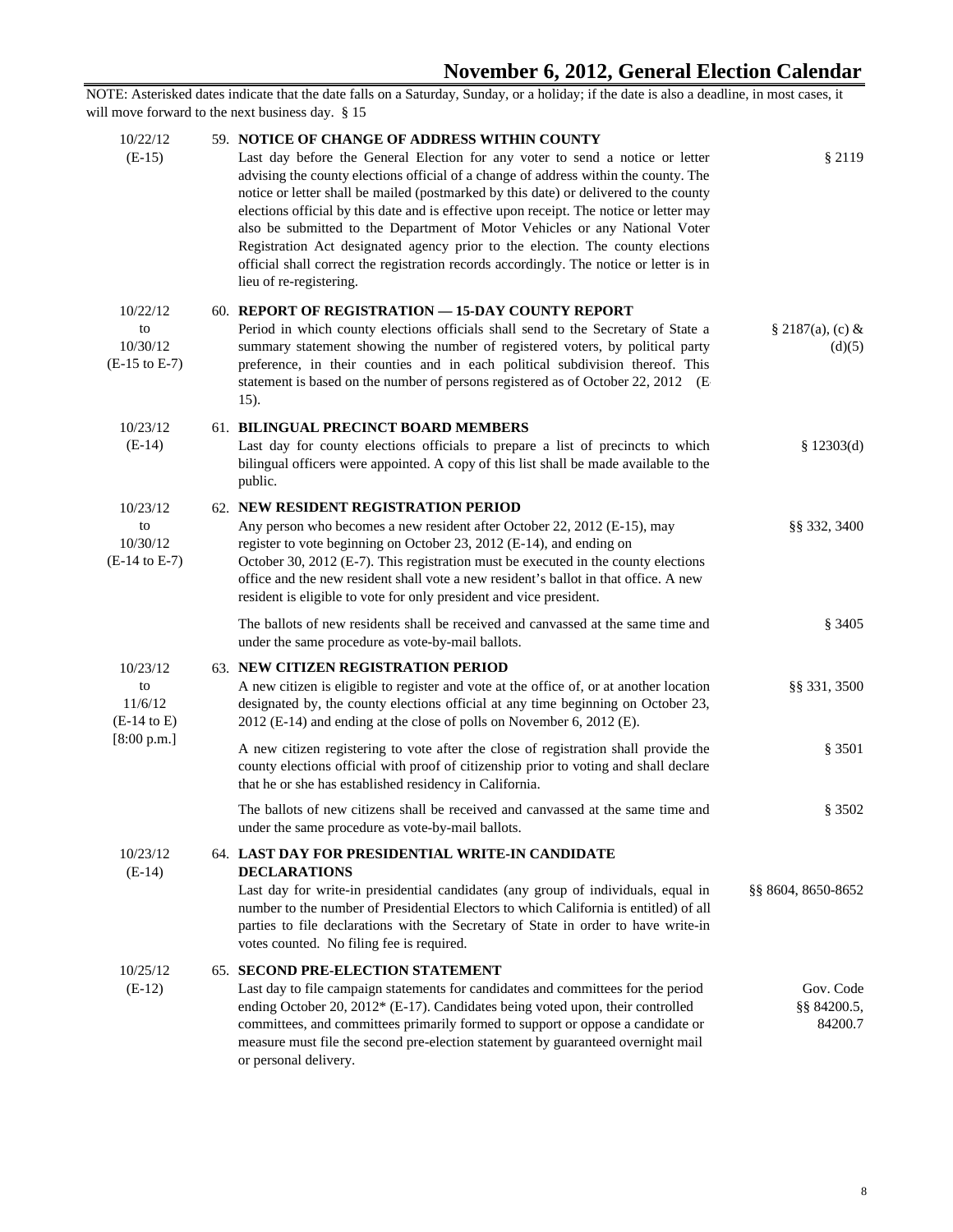| 10/25/12<br>$(E-12)$                                               | 66. SUPPLEMENTAL INDEPENDENT EXPENDITURE REPORT<br>Last day to file supplemental independent expenditure reports for candidates or<br>committees making independent expenditures of \$1,000 or more in a calendar year<br>to support or oppose a candidate or measure. Independent expenditure reports are<br>filed at the same time, and in the same places, as would be required if the filer<br>were primarily formed to support or oppose the candidate, measure, or measure<br>qualification affected by the independent expenditure. | Gov. Code<br>§ 84203.5        |
|--------------------------------------------------------------------|--------------------------------------------------------------------------------------------------------------------------------------------------------------------------------------------------------------------------------------------------------------------------------------------------------------------------------------------------------------------------------------------------------------------------------------------------------------------------------------------------------------------------------------------|-------------------------------|
| 10/26/12<br>$(E-11)$<br>[Date designated by<br>Secretary of State] | 67. CERTIFIED LIST OF PRESIDENTIAL WRITE-IN CANDIDATES<br>The Secretary of State will prepare and send to county elections officials a<br>certified list of presidential write-in candidates showing the name of every write-in<br>candidate eligible to receive votes within the county at the General Election and<br>their addresses.                                                                                                                                                                                                   |                               |
| 10/26/12<br>$(E-11)$<br>[7 Business Days]                          | 68. COMPUTER PROCESSING OF VOTE-BY-MAIL BALLOTS<br>Counties having the necessary computer capability may begin to process their vote<br>by-mail ballots on this date. This process may be completed to the point of placing<br>the ballot information on a computer medium, but under NO circumstance may a<br>vote count be accessed or released until 8:00 p.m. on November 6, 2012 (E).                                                                                                                                                 | \$15101                       |
|                                                                    | All other county elections officials shall start to process vote-by-mail ballots at<br>5:00 p.m. on the day before the election.                                                                                                                                                                                                                                                                                                                                                                                                           | \$15101                       |
| $10/27/12*$<br>$(E-10)$                                            | 69. PUBLICATION OF TALLY CENTER LOCATION<br>On or before this date, a notice shall be published by the county elections official<br>at least once in a newspaper of general circulation within the district specifying the<br>public place to be used as the central tally center for counting the ballots.                                                                                                                                                                                                                                | \$12109                       |
| $10/27/12*$<br>$(E-10)$                                            | 70. STATE VOTER INFORMATION GUIDE SUPPLEMENTAL MAILING<br><b>BY COUNTY</b><br>Last day for county elections officials to mail state Voter Information Guides to<br>voters who registered between September 8, 2012* (E-59), and October 8, 2012*<br>$(E-29)$ , inclusive.                                                                                                                                                                                                                                                                  | \$9094(c)                     |
| 10/30/12<br>$(E-7)$                                                | 71. REPORT OF REGISTRATION - 15-DAY COUNTY REPORT<br><b>SUMMARIES DUE</b><br>By this date, county elections officials shall send to the Secretary of State a<br>summary statement showing the number of registered voters in their counties as of<br>October 22, 2012 (E-15).                                                                                                                                                                                                                                                              | $§ 2187(a), (c) \&$<br>(d)(5) |
| 10/30/12<br>$(E-7)$                                                | 72. VOTE-BY-MAIL VOTER BALLOT APPLICATION<br>Last day for the county elections official to receive any voter's application for a<br>vote-by-mail ballot and to issue such ballot for the General Election.                                                                                                                                                                                                                                                                                                                                 | \$3001                        |
|                                                                    | See Items #76 and #77 for exceptions.                                                                                                                                                                                                                                                                                                                                                                                                                                                                                                      |                               |
| 10/30/12<br>$(E-7)$                                                | 73. NEW RESIDENT REGISTRATION PERIOD - LAST DAY<br>Last day for a new resident to register to vote prior to Election Day. This<br>registration must be executed in the county elections office and the new resident<br>shall vote a new resident's ballot in that office. A new resident is eligible to vote<br>for only president and vice president.                                                                                                                                                                                     | §§ 332, 3400                  |
|                                                                    | The ballots of new residents shall be received and can vassed at the same time and<br>under the same procedure as vote-by-mail ballots.                                                                                                                                                                                                                                                                                                                                                                                                    | \$3405                        |
| 10/30/12<br>$(E-7)$<br>[5:00 p.m.]                                 | 74. COMPUTER PROGRAM TO SECRETARY OF STATE<br>Last day for counties to verify their election night vote count computer programs<br>and deposit copies thereof with the Secretary of State.                                                                                                                                                                                                                                                                                                                                                 | \$15001(a)                    |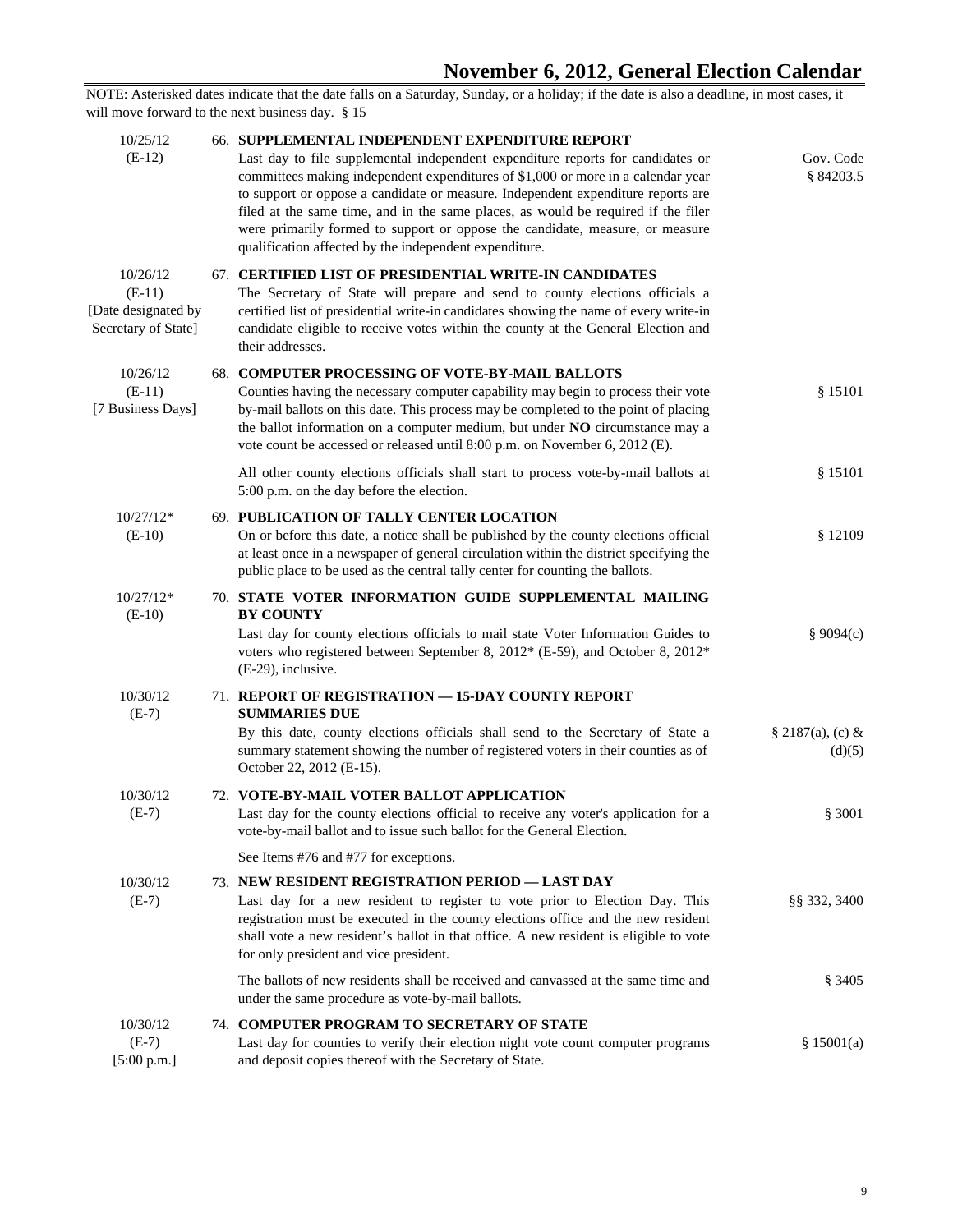## **November 6, 2012, General Election Calendar**

| Gov. Code<br>\$84202.3 | <b>75. QUARTERLY STATEMENT BY BALLOT MEASURE COMMITTEES</b><br>All committees which have qualified as a recipient committee and are primarily<br>formed to support or oppose the qualification, passage, or defeat of any measure<br>must file a quarterly campaign statement for the period July 1 through<br>September 30, 2012, during any semiannual period before the election in which<br>the measure is not being voted upon.                                                                                                                                                                   | 10/31/12<br>$(E-6)$<br>[Date fixed by law]           |
|------------------------|--------------------------------------------------------------------------------------------------------------------------------------------------------------------------------------------------------------------------------------------------------------------------------------------------------------------------------------------------------------------------------------------------------------------------------------------------------------------------------------------------------------------------------------------------------------------------------------------------------|------------------------------------------------------|
| § 3110                 | <b>76. SPECIAL ABSENTEE VOTER - RECALLED TO MILITARY SERVICE</b><br>A registered special absentee voter recalled to service after October 30, 2012<br>(E-7), but before 5:00 p.m. on November 5, 2012 (E-1), may appear before the<br>county elections official in the county in which the special absentee voter is<br>registered or, if within the state, in the county in which he or she is recalled to<br>service and apply for a vote-by-mail ballot which may be submitted by facsimile,<br>email, or online transmission if the elections official makes the transmission option<br>available. | 10/31/12<br>to<br>11/5/12<br>$(E-6 \text{ to } E-1)$ |
|                        | The vote-by-mail ballot may be voted in or outside the elections official's office on<br>or before the close of the polls on Election Day and returned as are other vote-by-<br>mail ballots. To be counted, the ballot must be returned to the elections official's<br>office in person, by facsimile transmission, or by an authorized person on or before<br>the close of the polls on Election Day.                                                                                                                                                                                                |                                                      |
|                        | If the special absentee voter appears in the county in which he or she is recalled to<br>service, rather than the county to which he or she is registered, the elections<br>official shall coordinate with the elections official in the county in which the<br>special absentee voter is registered to provide the vote-by-mail ballot that contains<br>the appropriate measures and races for the precinct in which the special absentee<br>voter is registered.                                                                                                                                     |                                                      |
| \$3021                 | 77. REQUEST FOR VOTE-BY-MAIL BALLOTS - LATE CONDITIONS<br>Period in which any voter may apply in writing for a vote-by-mail ballot if,<br>because of specific conditions, he or she will be unable to go to the polls on<br>Election Day. A written statement is not necessary if the vote-by-mail ballot is<br>voted in the office of the elections official at the time of the request. The voter<br>may designate any authorized representative to return the voted vote-by-mail<br>ballot.                                                                                                         | 10/31/12<br>to<br>11/6/12<br>$(E-6 to E)$            |
| § 15101                | 78. MANUAL PROCESSING OF VOTE-BY-MAIL BALLOTS<br>Counties not having the necessary computer capability may begin to manually<br>process vote-by-mail ballots at 5:00 p.m. on this date, but under NO circumstance<br>may the vote count be accessed or released until 8:00 p.m. on November 6, 2012<br>(E).                                                                                                                                                                                                                                                                                            | 11/5/12<br>$(E-1)$<br>[5:00 p.m.]                    |
| § 3110                 | 79. SPECIAL ABSENTEE VOTER - RECALLED TO MILITARY SERVICE<br>Last day a registered special absentee voter recalled to service after<br>October 30, 2012 (E-7), but before 5:00 p.m. on November 5, 2012 (E-1), may<br>obtain from the county elections official a vote-by-mail ballot which can be voted<br>in or outside the county elections official's office on or before the close of the polls<br>on Election Day and returned as are other voted vote-by-mail ballots.                                                                                                                          | 11/5/12<br>$(E-1)$<br>[5:00 p.m.]                    |
| §§ 1000(d), 14212      | 80. GENERAL ELECTION DAY<br>On this date, the polls shall be open throughout the state from 7:00 a.m. to<br>8:00 p.m.                                                                                                                                                                                                                                                                                                                                                                                                                                                                                  | 11/6/12<br>(E)                                       |
| § 14311                | Voters who have moved from one address to another within the same county and<br>not reregistered may vote a provisional ballot at the polling place for their current<br>(new) address at the office of the county elections official or at a central location<br>designated by that elections official.                                                                                                                                                                                                                                                                                               |                                                      |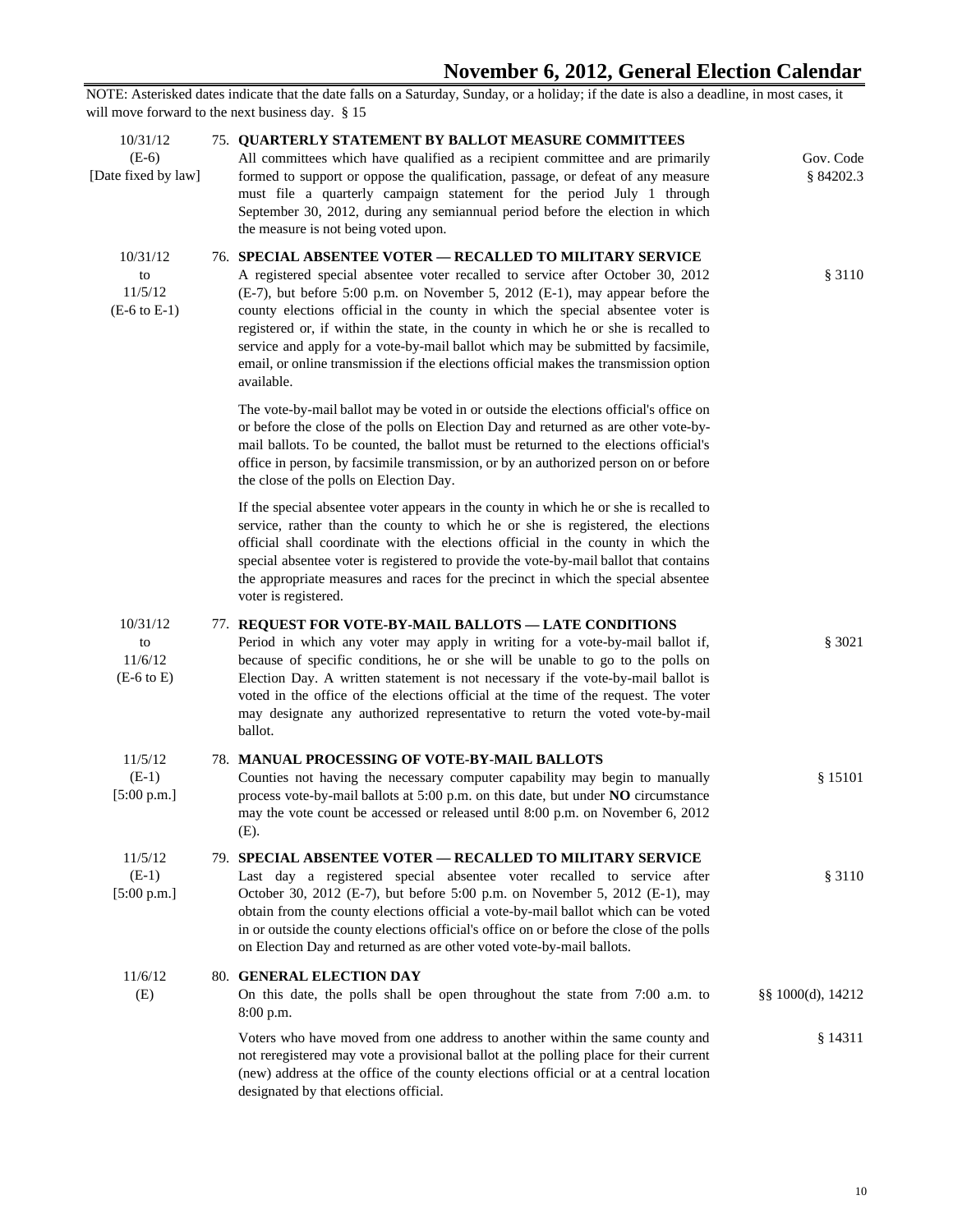## **November 6, 2012, General Election Calendar**

| 11/6/12                                               | 81. SPECIAL ABSENTEE VOTERS                                                                                                                                                                                                                                                                                                                                                                                                                                                                                                                                          |                               |
|-------------------------------------------------------|----------------------------------------------------------------------------------------------------------------------------------------------------------------------------------------------------------------------------------------------------------------------------------------------------------------------------------------------------------------------------------------------------------------------------------------------------------------------------------------------------------------------------------------------------------------------|-------------------------------|
| (E)                                                   | Last day an unregistered special absentee voter who was released from service<br>after October 22, 2012 (E-15), the close of registration, and who has returned to<br>his or her county of residence may apply in person to register with the county<br>elections official and vote in the election. Documentary proof of release from<br>military service is required. On or before the day of the election the county<br>elections official shall deliver to the precinct board a list of special absentee voters<br>registered under Elections Code section 3107. | § 3107                        |
|                                                       | Any registered special absentee voter who has returned to their county of<br>registration on or before this day and to whom a vote-by-mail ballot has been<br>mailed but not voted may apply for a second vote-by-mail ballot. The elections<br>official shall require him or her to sign an authorization to cancel the vote-by-mail<br>ballot previously issued and shall then issue another vote-by-mail ballot to the<br>voter or certify to the precinct board that the voter is eligible to vote in the precinct<br>polling place of his or her residence.     | \$3108                        |
|                                                       | Last day a special absentee voter who returns to the county after October 30, 2012<br>(E-7), may appear before the county elections official and make application for<br>registration, a vote-by-mail ballot, or both. The county elections official shall<br>register the voter, if not registered, and shall deliver a vote-by-mail ballot which<br>may be voted in or outside the county elections official's office on or before the<br>close of the polls on Election Day and returned as are other voted vote-by-mail<br>ballots.                              | \$3109                        |
| 11/6/12<br>(E)                                        | 82. VOTE-BY-MAIL BALLOTS RETURNED IN ORDER TO BE COUNTED<br>Vote-by-mail ballots shall be received by 8:00 p.m. on Election Day at any polling<br>place in the county where the voter is registered or at the office of the elections<br>official.                                                                                                                                                                                                                                                                                                                   | §§ 3017, 3020,<br>14212       |
|                                                       | Last day a special absentee voter who is temporarily living outside of the United<br>States (or is called for military service within the United States on or after<br>October 30, 2012 (E-7)) may return his or her ballot by facsimile transmission. To<br>be counted, the ballot returned by facsimile transmission must be received by the<br>voter's elections official by 8:00 p.m. on Election Day and must be accompanied<br>by an identification envelope and a signed waiver of the right to a secret ballot.                                              | §§ 3103.5, 14212              |
| 11/6/12<br>(E)                                        | 83. REQUEST FOR VOTE-BY-MAIL BALLOTS - LATE CONDITIONS<br>Last day any voter may request in writing a vote-by-mail ballot because of<br>specified conditions resulting in his or her absence from the polling place or<br>precinct on Election Day.                                                                                                                                                                                                                                                                                                                  | § 3021                        |
| 11/6/12<br>(E)<br>[8:00 p.m.]                         | 84. NEW CITIZEN REGISTRATION PERIOD - LAST DAY<br>Last day a new citizen registering to vote after the close of registration can provide<br>the county elections official with proof of citizenship prior to voting and declare<br>that he or she has established residency in California.                                                                                                                                                                                                                                                                           | §§ 331, 3500,<br>3501         |
|                                                       | The ballots of new citizens shall be received and canvassed at the same time and<br>under the same procedure as vote-by-mail ballots.                                                                                                                                                                                                                                                                                                                                                                                                                                | \$3502                        |
| 11/6/12<br>(E)                                        | 85. SEMI-OFFICIAL CANVASS<br>Beginning at 8:00 p.m., and continuously until completed, the county elections<br>official shall conduct the semi-official canvass of votes and report totals to the<br>Secretary of State at least every two hours.                                                                                                                                                                                                                                                                                                                    | §§ 15150, 15151               |
| 11/7/12<br>to<br>12/31/12<br>$(E+1 \text{ to } E+55)$ | 86. \$5,000 REPORT (ELECTRONIC FILERS ONLY)<br>Candidates for state office and committees primarily formed to support or oppose<br>state measures must file a disclosure report within 10 business days if \$5,000 or<br>more is received from a single source outside the 90-day election cycle.                                                                                                                                                                                                                                                                    | Gov. Code<br>§ 85309(c) & (d) |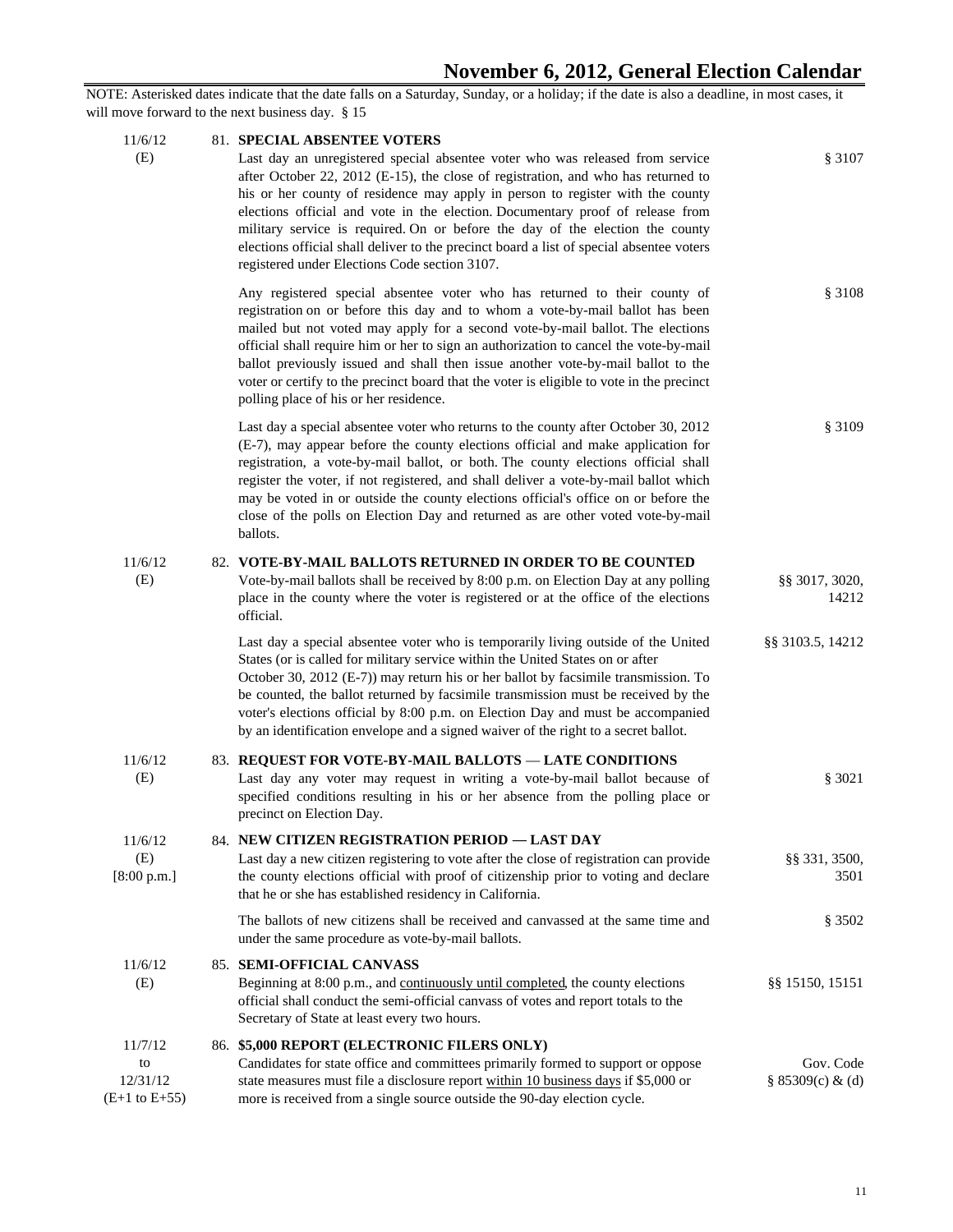| 11/8/12<br>to<br>12/4/12<br>$(E+2 \text{ to } E+28)$       | 87. OFFICIAL CANVASS - BEGINNING<br>Beginning no later than the Thursday following the election, county elections<br>officials must begin the official canvass of the precinct returns. This canvass must<br>be completed not later than December 4, 2012 ( $E+28$ ).                                                                                                                                                                                                                                                                                                                                                                                                              | §§ 15301, 15372                                    |
|------------------------------------------------------------|------------------------------------------------------------------------------------------------------------------------------------------------------------------------------------------------------------------------------------------------------------------------------------------------------------------------------------------------------------------------------------------------------------------------------------------------------------------------------------------------------------------------------------------------------------------------------------------------------------------------------------------------------------------------------------|----------------------------------------------------|
| 11/16/12<br>$(E+10)$                                       | 88. PROVISIONAL BALLOTS OF EMERGENCY WORKERS<br>On or before November 16, 2012 $(E+10)$ , a provisional ballot cast by<br>an emergency worker outside of his or her home precinct must be received by the<br>county elections official where the voter is registered. The elections official, in a<br>county included in the executive order declaring the emergency, shall transmit for<br>processing any ballot cast not later than the close of polls on Election Day by an<br>emergency worker in a declared state of emergency, including any materials<br>necessary to process the ballot, to the elections official in the county where the<br>voter is registered to vote. | \$14313                                            |
| 11/29/12<br>$(E+23)$                                       | 89. REPORT OF REGISTRATION - 15-DAY STATEWIDE REPORT<br><b>PUBLISHED</b><br>On or before this date, the Secretary of State will release a statewide report<br>showing the number of registered voters, by political party preference, in the state,<br>each county, and each political subdivision thereof. This report is based on the<br>summary statements sent by each county elections official by October 30, 2012<br>$(E-7)$ .                                                                                                                                                                                                                                              | \$2187(b) &<br>(d)(5)                              |
| 12/4/12<br>$(E+28)$                                        | 90. OFFICIAL CANVASS - END<br>No later than this date, the county elections official must complete the canvass,<br>certify its results, and submit it to the board of supervisors.                                                                                                                                                                                                                                                                                                                                                                                                                                                                                                 | \$15372                                            |
|                                                            | This is also the suggested deadline for the board of supervisors to declare the<br>winners for each office and the results of each measure under its jurisdiction. The<br>county elections official shall make and deliver to each person elected a certificate<br>of election.                                                                                                                                                                                                                                                                                                                                                                                                    | §§ 15400, 15401                                    |
| 12/7/12<br>$(E+31)$                                        | 91. STATEMENT OF RESULTS TO SECRETARY OF STATE<br>By this date, the county elections official shall send to the Secretary of State, in an<br>electronic format, one complete copy of the returns for all candidates for President,<br>United States Senator, Member of the House of Representatives, and Members of<br>the State Senate and Assembly, and for all statewide ballot measures.                                                                                                                                                                                                                                                                                       | \$§ 15374, 15375                                   |
| $12/8/12*$<br>$(E+32)$                                     | 92. CERTIFICATE OF ELECTION - PRESIDENTIAL ELECTORS<br>No later than this date, the Secretary of State shall analyze the votes given for<br>Presidential Electors and certify to the Governor the names of the proper number<br>of persons having the highest number of votes. The Secretary of State shall issue<br>and transmit to each Presidential Elector a certificate of election.                                                                                                                                                                                                                                                                                          | \$15505                                            |
|                                                            | The certificate shall be accompanied by a notice of the time and place of the<br>meeting of the Presidential Electors and a statement that each Presidential Elector<br>will be entitled to a per diem allowance and mileage in the amount specified.                                                                                                                                                                                                                                                                                                                                                                                                                              |                                                    |
| 12/14/12<br>$(E+38)$                                       | 93. STATEMENT OF THE VOTE<br>Last day for the Secretary of State to prepare, certify, and file a statement of the<br>vote from the compiled election returns.                                                                                                                                                                                                                                                                                                                                                                                                                                                                                                                      | \$15501                                            |
| 12/14/12<br>$(E+38)$                                       | 94. CERTIFICATE OF ELECTION — NON-PRESIDENTIAL CANDIDATES<br>The Secretary of State shall issue to each elected candidate a certificate of<br>election.                                                                                                                                                                                                                                                                                                                                                                                                                                                                                                                            | §§ 15503, 15504                                    |
| 12/17/12<br>$(E+41)$<br>[Date fixed by law]<br>[2:00 p.m.] | 95. ELECTORAL COLLEGE CONVENES<br>At this time and date, the Presidential Electors shall assemble at the State Capitol<br>to vote by separate ballot for that person for President and that person for Vice<br>President of the United States who are, respectively, the candidates of the political<br>party which they represent. These votes are mailed to the seat of the government of<br>the United States, directed to the President of the Senate.                                                                                                                                                                                                                         | U.S. Const.,<br>12th Amend.;<br>§§ 6904, 6906-6908 |